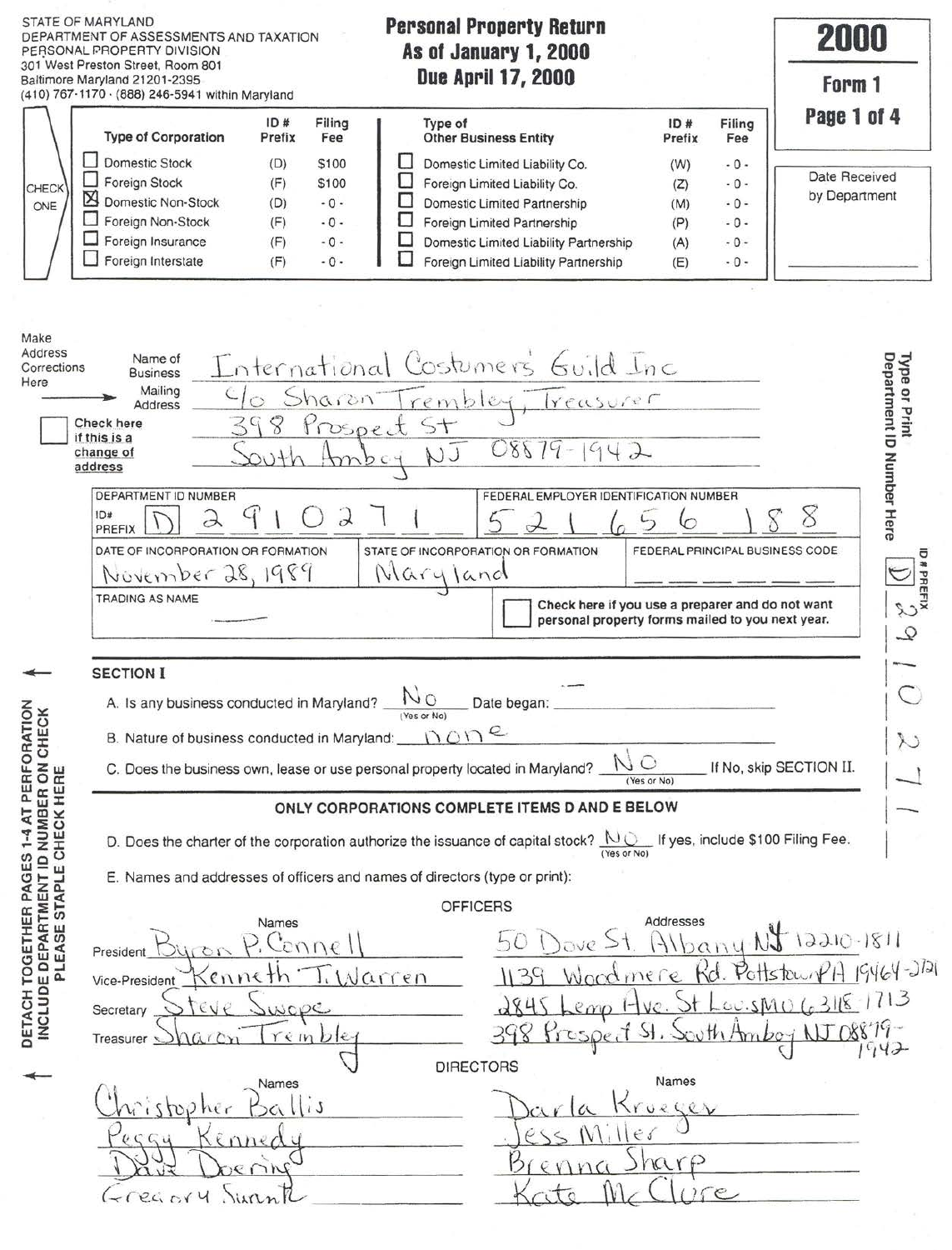# **BUSINESS TANGIBLE PERSONAL PROPERTY LOCATED IN MARYLAND**

**2000** 

**Form 1**  continued **Page 2 of 4** 

# EACH QUESTION MUST BE ANSWERED-SEE INSTRUCTIONS

# ROUND CENTS TO THE NEAREST WHOLE DOLLAR

# SECTION II

A. IMPORTANT: Show exact location of all personal property owned and used in the State of Maryland, including county, town, and street address (P.O. Boxes are not acceptable). This assures proper distribution of assessments. If property is located in two or more jurisdictions, provide breakdown by locations by completing additional copies of Section II for each location.

| (Address, Number and Street)                                                                                                       | (Zip Code)  |                     |  |
|------------------------------------------------------------------------------------------------------------------------------------|-------------|---------------------|--|
| Check here if this location has changed from the 1999 return<br>Is the property located inside the limits of an incorporated town? |             | (Incorporated Town) |  |
|                                                                                                                                    | (Yes or No) |                     |  |

Note: If all of the personal property of this business is located entirely in the following four exempt counties: Frederick, Kent, Queen Anne's, or Talbot, you may be eligible to skip the remainder of Section II. Refer to Specific Instructions, Section II. A for more information.

CD Furniture, fixtures, tools, machinery and equipment not used for manufacturing or research and development. State the original cost of the property by year of acquisition and category of property as described in the Depreciation Rate Chart on page 4. Include all fully depreciated property and property expensed under IRS Rules.

Columns B through G require an explanation of the type of property being reported. Use the lines provided below. If additional space is needed, provide a supplemental schedule. Failure to explain the type of property will result in the property being treated as Category A property (see instructions for example). Refer to the 2000 Depreciation Rate Chart on page 4 for computer equipment rates for categories Band D.

|                |   |   | ORIGINAL COST BY YEAR OF ACQUISITION |                                                |  |                          |                   |
|----------------|---|---|--------------------------------------|------------------------------------------------|--|--------------------------|-------------------|
|                |   |   |                                      | <b>SPECIAL DEPRECIATION RATES (SEE PAGE 4)</b> |  |                          |                   |
|                | A | в | с                                    |                                                |  | G                        | <b>TOTAL COST</b> |
| 1999           |   |   |                                      |                                                |  |                          |                   |
| 1998           |   |   |                                      |                                                |  |                          |                   |
| 1997           |   |   |                                      |                                                |  |                          |                   |
| 1996           |   |   |                                      |                                                |  |                          |                   |
| 1995           |   |   |                                      |                                                |  |                          |                   |
| 1994           |   |   |                                      |                                                |  |                          |                   |
| 1993           |   |   |                                      |                                                |  |                          |                   |
| 1992 and prior |   |   |                                      |                                                |  |                          |                   |
|                |   |   |                                      |                                                |  | TOTAL COST COLUMNS A-G - |                   |

DESCRIBE **B** through G PROPERTY HERE:

Commercial Inventory. Furnish an average of 12 monthly inventory values taken in Maryland during 1999 at cost or market value of merchandise and stock in trade. Include products manufactured by the business and held for retail sale and inventory held on consignment. (Do not include raw materials or supplies used in manufacturing.) Note: UFO prohibited in computing inventory value.

| <b>Average Commercial Inventory</b>                                                                                                                                                    | Furnish from the latest Maryland Income Tax return: |           |  |
|----------------------------------------------------------------------------------------------------------------------------------------------------------------------------------------|-----------------------------------------------------|-----------|--|
|                                                                                                                                                                                        | Opening Inventory - date                            | amount \$ |  |
|                                                                                                                                                                                        | Closing Inventory - date                            | amount \$ |  |
| the first that the product and contact the company of<br>The Contract Constitution of the Constitution of the Constitution of the Constitution of the Constitution of the Constitution |                                                     |           |  |

Note: Businesses that need a Trader's License must report commercial inventory here.

Supplies. Furnish the average cost of consumable items not held for sale (e.g., contractor's supplies, office supplies, etc.).

| <b>Average Cost</b> |  |
|---------------------|--|
|                     |  |

@ Manufacturing/Research and Development (R&D) Inventory. Furnish an average of 12 monthly inventory values taken in Maryland during 1999 at cost or market value of raw materials, supplies, goods in process and finished products used in and resulting from manufacturing/R&D by the business. (Do not include manufactured products held for retail sale.)

| Average Manufacturing/R&D Inventory | Furnish from the latest Maryland Income Tax return: |           |  |
|-------------------------------------|-----------------------------------------------------|-----------|--|
|                                     | Opening Inventory - date                            | amount \$ |  |
|                                     | Closing Inventory - date                            | amount \$ |  |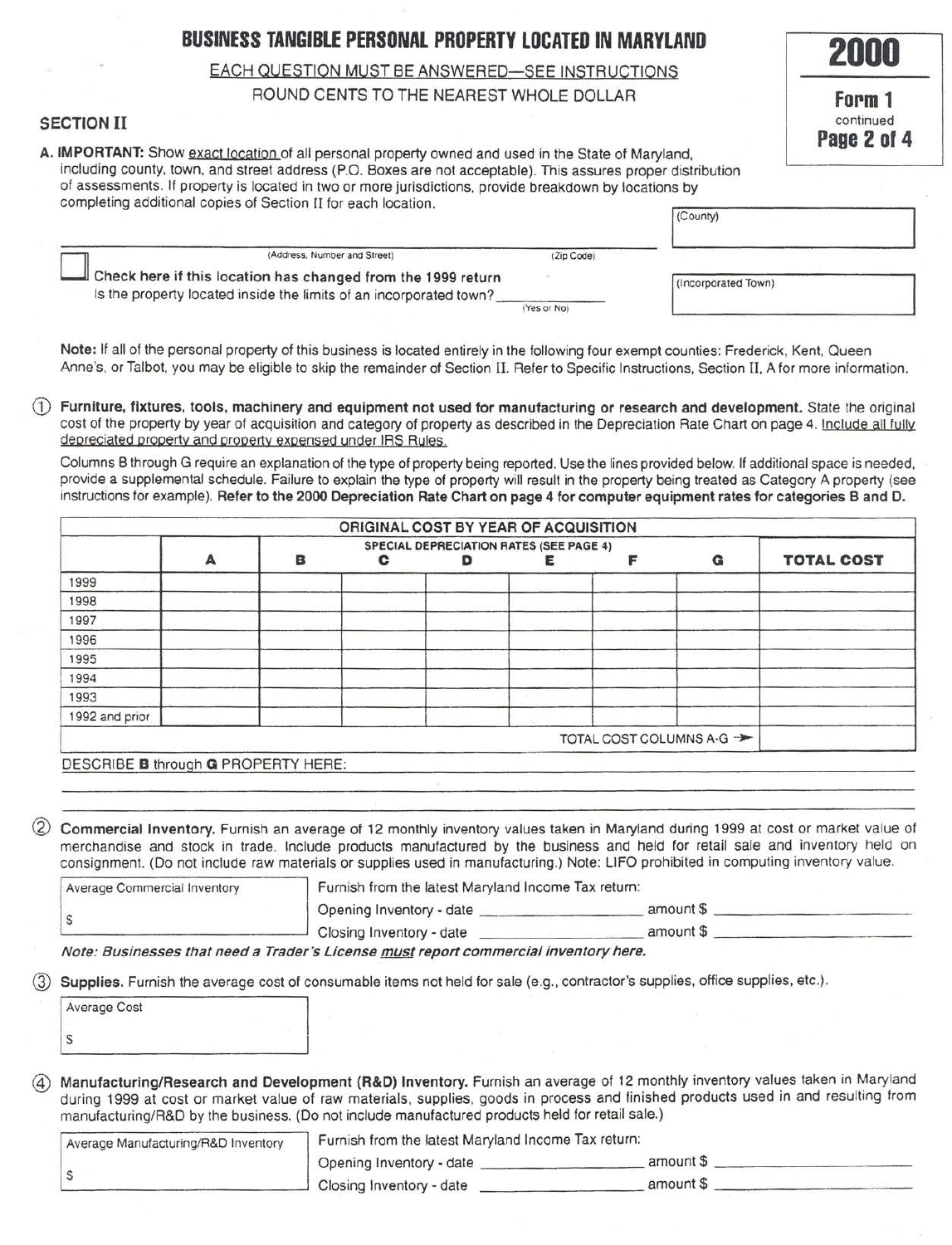|                                                                                           | Tools, machinery and equipment used for manufacturing or research and development: State the<br>original cost of the property by year of acquisition. Include all fully depreciated property and property expensed                                                                                                                                                                                                                                                     |             |                                                    |               | 2000                     |
|-------------------------------------------------------------------------------------------|------------------------------------------------------------------------------------------------------------------------------------------------------------------------------------------------------------------------------------------------------------------------------------------------------------------------------------------------------------------------------------------------------------------------------------------------------------------------|-------------|----------------------------------------------------|---------------|--------------------------|
|                                                                                           | under IRS Rules. If exemption is claimed for the first time, a manufacturing/R&D exemption application must<br>be submitted before this exemption can be granted. Contact the Department for an application.                                                                                                                                                                                                                                                           |             |                                                    |               | Form 1                   |
|                                                                                           | If the property is located in a taxable jurisdiction, a detailed schedule by depreciation category should be included<br>to take advantage of higher depreciation allowances.                                                                                                                                                                                                                                                                                          |             |                                                    |               | continued<br>Page 3 of 4 |
|                                                                                           | ORIGINAL COST BY YEAR OF ACQUISITION                                                                                                                                                                                                                                                                                                                                                                                                                                   |             |                                                    |               |                          |
| 1999                                                                                      | 1995                                                                                                                                                                                                                                                                                                                                                                                                                                                                   |             |                                                    |               |                          |
| 1998                                                                                      | 1994                                                                                                                                                                                                                                                                                                                                                                                                                                                                   |             | <b>TOTAL COST</b>                                  | $\mathbb{S}$  |                          |
| 1997                                                                                      | 1993                                                                                                                                                                                                                                                                                                                                                                                                                                                                   |             |                                                    |               |                          |
| 1996                                                                                      | 1992 and prior                                                                                                                                                                                                                                                                                                                                                                                                                                                         |             |                                                    |               |                          |
|                                                                                           | Vehicles with Interchangeable Registration (dealer, recycler, finance company, special mobile equipment, and transporter<br>plates) and unregistered vehicles should be reported here. See specific instructions.                                                                                                                                                                                                                                                      |             |                                                    |               |                          |
|                                                                                           | ORIGINAL COST BY YEAR OF ACQUISITION                                                                                                                                                                                                                                                                                                                                                                                                                                   |             |                                                    |               |                          |
| 1999                                                                                      | 1997                                                                                                                                                                                                                                                                                                                                                                                                                                                                   |             |                                                    |               |                          |
| 1998                                                                                      | 1996 and prior                                                                                                                                                                                                                                                                                                                                                                                                                                                         |             | <b>TOTAL COST</b>                                  | S             |                          |
|                                                                                           |                                                                                                                                                                                                                                                                                                                                                                                                                                                                        |             |                                                    |               |                          |
| Non-farming livestock \$                                                                  | (Book Value)                                                                                                                                                                                                                                                                                                                                                                                                                                                           | \$          | (Market Value)                                     |               |                          |
|                                                                                           |                                                                                                                                                                                                                                                                                                                                                                                                                                                                        |             | . Total Cost                                       | \$            |                          |
|                                                                                           | File separate schedule giving a description of property, original cost and the date of acquisition.                                                                                                                                                                                                                                                                                                                                                                    |             |                                                    |               |                          |
|                                                                                           |                                                                                                                                                                                                                                                                                                                                                                                                                                                                        |             |                                                    |               |                          |
|                                                                                           | Property owned by others and used or held by the business as lessee or otherwise Total Cost<br>File separate schedule showing names and addresses of owners, lease number, description of property,                                                                                                                                                                                                                                                                    |             |                                                    | $\mathsf{\$}$ |                          |
|                                                                                           |                                                                                                                                                                                                                                                                                                                                                                                                                                                                        |             |                                                    |               |                          |
| installation date and separate cost in each case.                                         | Property owned by the business but used or held by others as lessee or otherwise Total Cost<br>File separate schedule showing names and addresses of lessees, lease number, description of property, installation date and original<br>cost by year of acquisition for each location. Schedule should group leases by county where the property is located. Manufacturer<br>lessors should submit the retail selling price of the property not the manufacturing cost. |             |                                                    | S             |                          |
| <b>SECTION III</b>                                                                        | This Section must be completed.<br>A. Total Gross Sales, or amount of business transacted during 1999 in Maryland: \$<br>If the business has sales in Maryland and does not report any personal property, explain how the business is conducted without<br>personal property. If the business is using the personal property of another business, provide the name and address of that business.                                                                       |             |                                                    |               |                          |
|                                                                                           |                                                                                                                                                                                                                                                                                                                                                                                                                                                                        |             |                                                    |               |                          |
|                                                                                           |                                                                                                                                                                                                                                                                                                                                                                                                                                                                        |             |                                                    |               |                          |
|                                                                                           | B. If the business operates on a fiscal year, state beginning and ending dates: _                                                                                                                                                                                                                                                                                                                                                                                      |             | Calendar year                                      |               |                          |
|                                                                                           | C. If this is the business' first Maryland personal property return, state whether or not it succeeds an established business and                                                                                                                                                                                                                                                                                                                                      |             |                                                    |               |                          |
| give name:                                                                                |                                                                                                                                                                                                                                                                                                                                                                                                                                                                        |             |                                                    |               |                          |
|                                                                                           | D. Does the business own any fully depreciated and/or expensed personal property located in Maryland?                                                                                                                                                                                                                                                                                                                                                                  |             |                                                    |               | (Yes or No)              |
| If yes, is that property reported on this return?                                         |                                                                                                                                                                                                                                                                                                                                                                                                                                                                        | (Yes or No) |                                                    |               |                          |
|                                                                                           | E. Does the submitted balance sheet or depreciation schedule reflect personal property located outside of Maryland?                                                                                                                                                                                                                                                                                                                                                    |             |                                                    |               | (Yes or No)              |
| If yes, reconcile it with this return.<br>Form 4C (Disposal and Transfer Reconciliation). | F. Has the business disposed of assets or transferred assets in or out of Maryland during 1999?                                                                                                                                                                                                                                                                                                                                                                        |             |                                                    | (Yes or No)   | If yes, complete         |
|                                                                                           |                                                                                                                                                                                                                                                                                                                                                                                                                                                                        |             |                                                    |               |                          |
| and belief is a true, correct and complete return.                                        | • PLEASE READ "IMPORTANT REMINDERS" ON PAGE 4 BEFORE SIGNING .<br>I declare under the penalties of perjury, pursuant to Tax-Property Article 1-201 of the Annotated Code of Maryland, that this<br>return, including any accompanying schedules and statements, has been examined by me and to the best of my knowledge                                                                                                                                                |             |                                                    |               |                          |
|                                                                                           |                                                                                                                                                                                                                                                                                                                                                                                                                                                                        |             |                                                    |               |                          |
| NAME OF FIRM, OTHER THAN TAXPAYER, PREPARING THIS RETURN                                  |                                                                                                                                                                                                                                                                                                                                                                                                                                                                        |             | <b>TYPE NAME OF CORPORATE OFFICER DR PRINCIPAL</b> |               |                          |
|                                                                                           |                                                                                                                                                                                                                                                                                                                                                                                                                                                                        |             |                                                    |               |                          |

**NNR-N.O.CO.C. OULAINE NI IMPER**